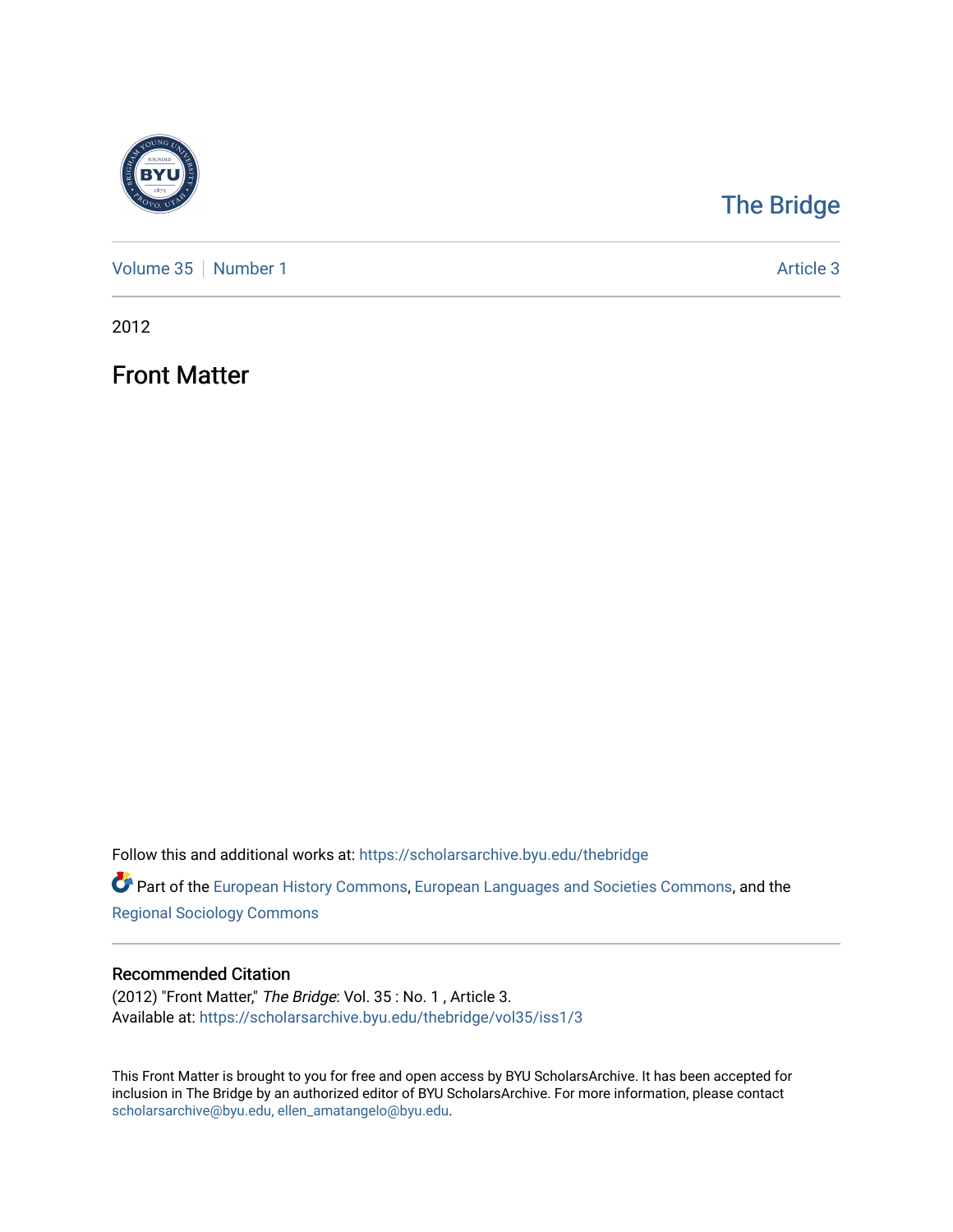## **Danish American Heritage Society**

925 NE 15th Street Salem, OR 97301 Phone 503.588.1331

## **Executive Board**

Egon Bodtker, President Timothy Jensen, Vice President John Mark Nielsen, Secretary James M. Peterson, Treasurer Peter L. Petersen, Assistant Editor of *The Bridge* Signe Nielsen Betsinger, Editor of the *Newsletter* Robert A. Christiansen James Iversen, Guest Editor of *The Bridge* Joel Mortensen Sheri Kleinwort Muller John W. Nielsen

Inquiries concerning membership in the Society and subscription to *The Bridge* should be sent to The Danish American Heritage Society, 925 NE 15th Street, Salem, OR 97301, email <egonb@teleport.com>.

Inquiries concerning back issues of *The Bridge* should be sent to Sherri Muller, Grand View University Library, 1350 Morton Ave. Des Moines, IA 50136, e-mail: smuller@grandview.edu

Books for review in *The Bridge* should be sent directly to our Book Review Editor, Professor Julie K. Allen, Scandinavian Department, University of Wisconsin—Madison, WI 53706

*THE BRIDGE* and the *NEWSLETTER* are publications of the Danish American Heritage Society. The *Newsletter* contains items of current interest, including occasional essays, book notes, and news of Danish organizations and activities in the United States and Canada*.* 

*The Bridge: Journal of the Danish American Heritage Society* appears twice a year and contains scholarly articles and book reviews dealing with all aspects of the Danish experience in North America. Past issues of *The Bridge* have also contained Danish-American